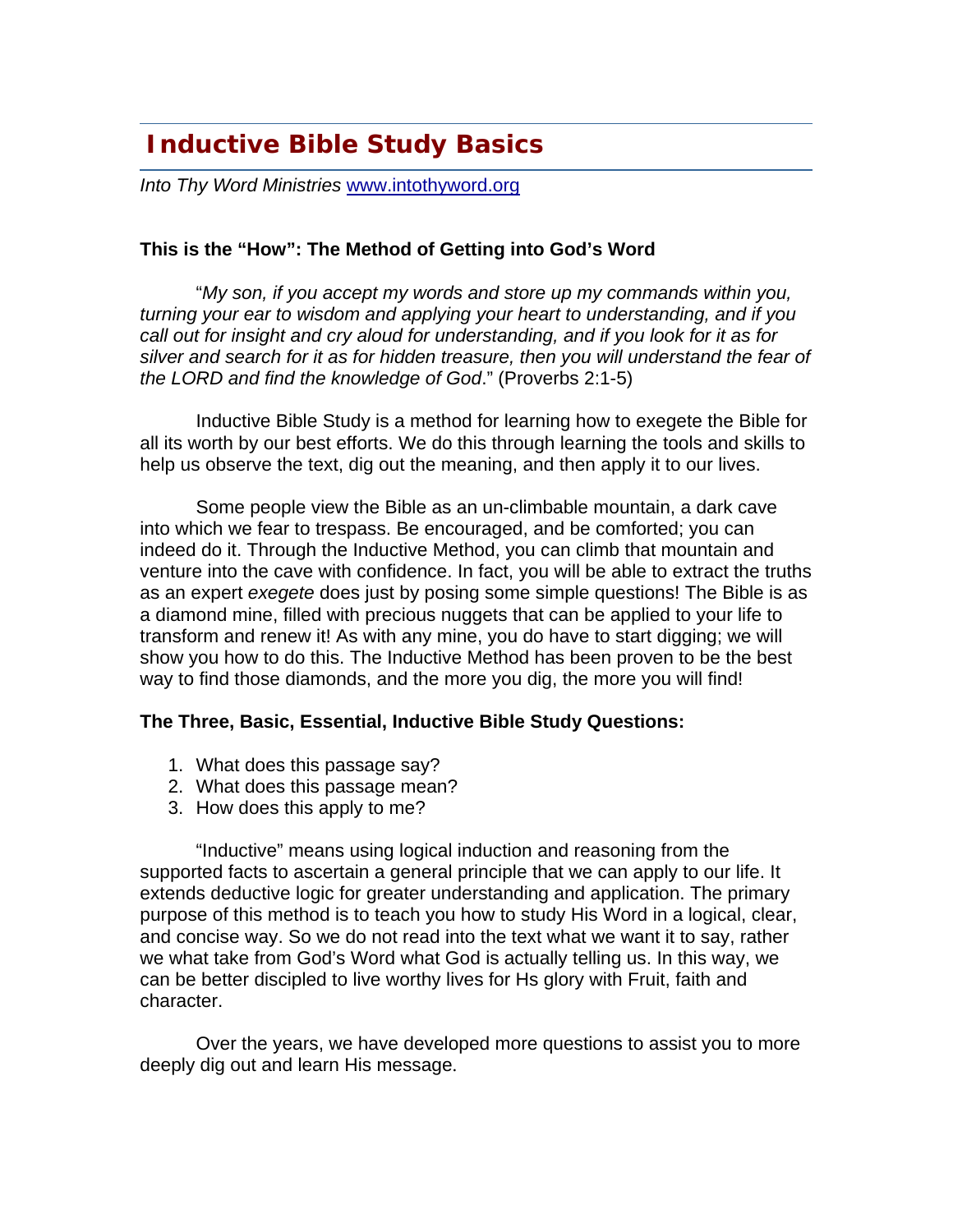# **The Basic "Into Thy Word" Inductive Bible Study Questions**

- 1. What does this passage say?
- 2. What does this passage mean?
- 3. What is God telling me?
- 4. How am I encouraged and strengthened?
- 5. Is there sin in my life for which confession and repentance is needed?
- 6. How can I be changed, so I can learn and grow?
- 7. What is in the way of these precepts affecting me? What is in the way of my listening to God?
- 8. How does this apply to me? What will I do about it?
- 9. What can I model and teach?
- 10. What does God want me to share with someone?

In addition, our Inductive Bible Study Channel (**ADD LINK**) has more indepth questions and techniques to assist seasoned Bible expositors, pastors, and Bible study leaders.

#### **The Big Question: "What Does this Passage Say?"**

These are the basics of how to study God's Word. It is called the science of *exegesis* or *exegetical method*, but there is no need for big words here. These are the basic procedures a pastor or experienced teacher of the Word learns in Bible School and Seminary so he can prepare sermons and commentaries, but, here it is boiled down in a clearer and simpler way for you to understand and apply so you can then teach it to others! You will be able to mine more nuggets of precious precepts than others who may be in a hurry, who do not know how to go about it, or who have developed bad habits, causing them to miss some important stuff. Remember, these "Inductive Bible Study" methods are not for professional Christians only; they are the tools for all disciples of the Lord to use!

- Remember, there is no "best way;" it is important only that we do it. This study is about placing the "burr" under the saddle to get the horse moving, or plugging in the computer so we can use it!
- Good exegesis means we are to seek what God is saying not what we want Him to say. We are to dig out His principles not read in ours.
- Remember, to be in a state of prayer and humbleness before the Father!

A lot of people get lost at first as they dig out the family Bible with its beautiful leather cover and thin parchment pages, then find it difficult to understand and finally give up because the type is too hard to read, the font is too small for the eyes to track, and/or the translation is too difficult to follow. So, make sure you have a good, readable translation. There are numerous resources out there; take advantage of them, including Bibles with large, easy-to-read type.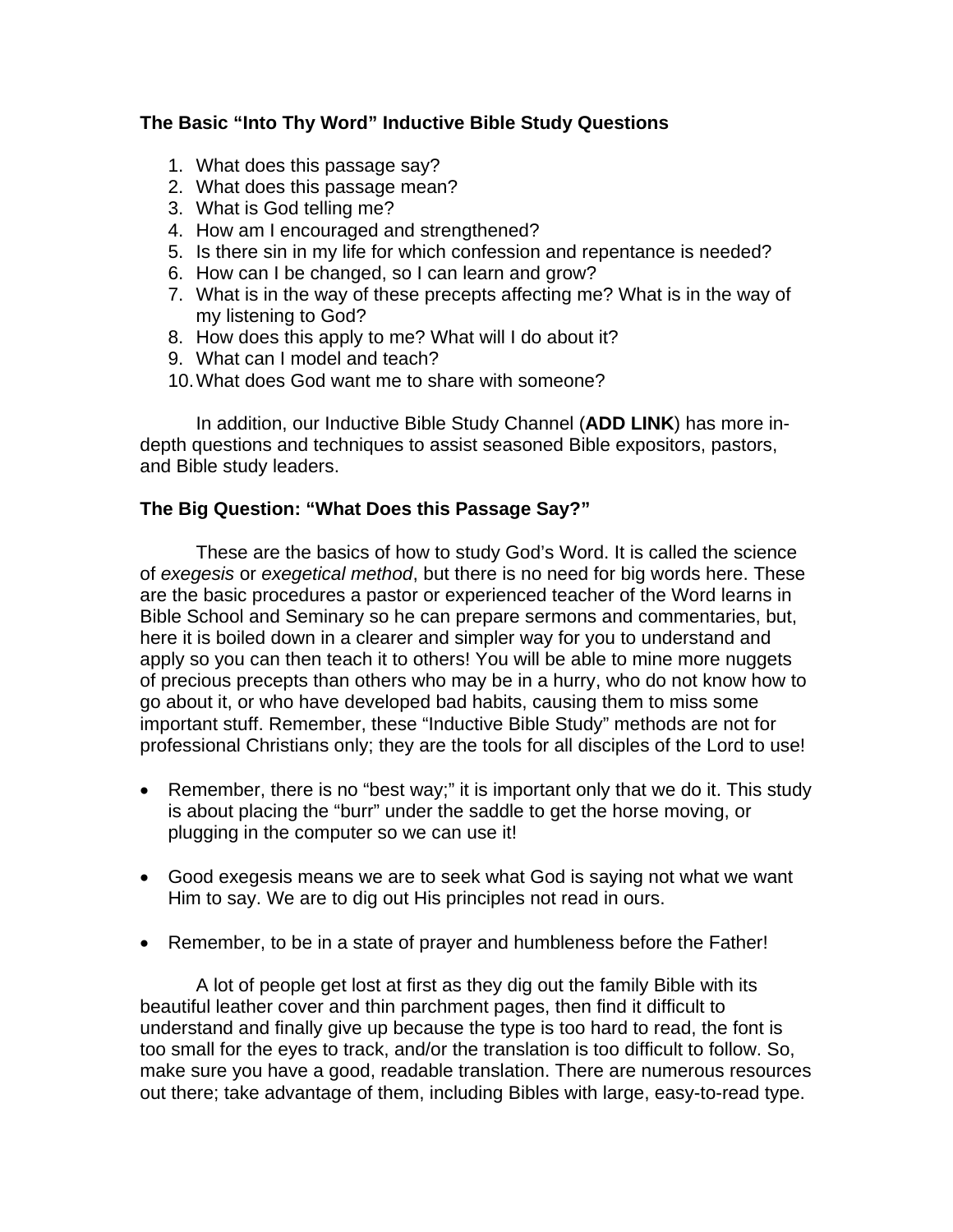# **How Does One Start?**

Start with the proper approach—that of prayer and reverence. If we do not have the right attitude and mindset, we will not get much out of God's Word, because our will gets in the way of His!

**Prayer!** "*Open my eyes that I may see wonderful things in your law"* (Psalm 119:18). This is the essential, first step to always, always starting anything especially the studying of the Bible and communication with God!

**Attitude!** Have a good attitude based on seeking Christ rather than seeking self. Our minds must be clear and childlike before Him, because, when you read His Word, you are standing before the face of God—the Holy God! So, adjust to a good attitude and reverence for God and His Word.

Select the verse, book, and passage you wish to study. Either start with Genesis or Matthew; some Bible teachers suggest John. If this is too much, then begin with 1 Thessalonians, as it is easy to understand. The point is to do it. Do not jump into tough books like Revelation or Romans first. Get to know the Gospels first! Discover what our Lord has to say to you! Do not be overwhelmed! Yes, the Bible looks ominous and un-climbable, but you have to just start. Just as when eating an elephant, you do it one bite at a time, and then one day it will be done! This is why we have so many Bible reading plans on our website.

**REMEMBER:** It is simply not enough to know what you want to do—you have to know the right way to do it. It is like following a recipe in cooking or using the manual when working on your car.

## **FIRST: PRAY!**

- Ask God into your study as your Teacher. Ask Him to free your mind from distractions and help you concentrate. You are entering a learning partnership with Christ!
- You have to make a commitment and stick to it. Sticking to it will allow you to become more motivated and constant; thus, the more you do, the easier it becomes!
- A good plan is essential to any undertaking.

## **SECOND: Overview**

Look at the whole book (a single book in the Bible) and "see the big picture." For example, if you are going to study John, read the book of John in an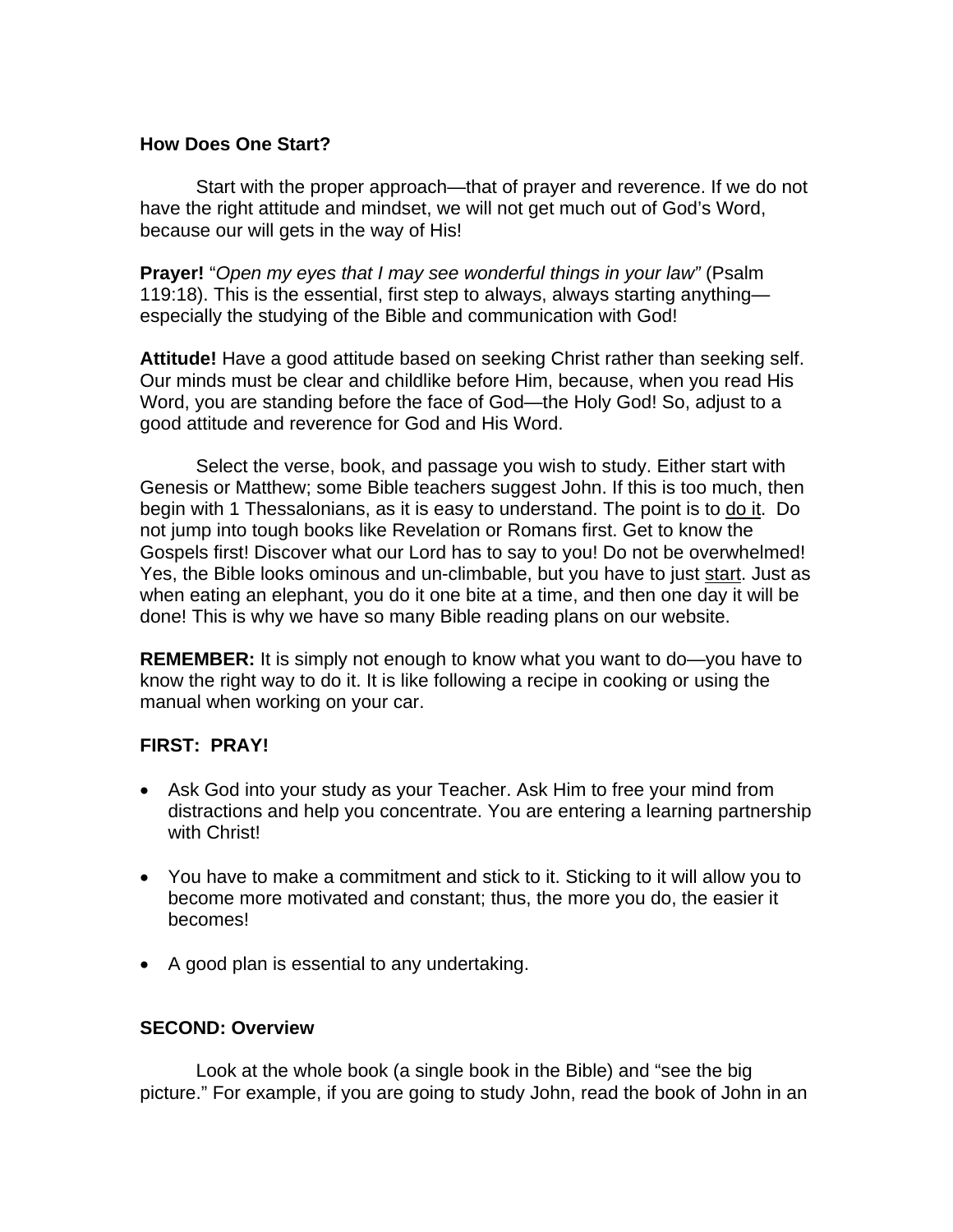easy-to-read translation, like the *New Living Translation*. Read it like you might be reading a favorite novel. Enjoy it! Read it through in one sitting with no distractions. An average reader will take 30 minutes to one hour to do so. That way, you will gain an overall understanding. It is best to do this step at least two or three times!

## **Whole to Parts to Whole**

Start by skimming the whole book, carefully re-reading each chapter, one at a time; then, reread it very carefully and slowly in a good translation. Keep in mind the question, "what does this passage say?" Then, check out other translations, commentaries, and dictionaries. Repetition is the key to understanding!

You may start off with Genesis, Matthew, or John. You may want to do a little O.T. and N.T. each time, in which case I recommend any of our Bible Reading Plans or the *One Year Bible*, published by Tyndale.

- Preview it. Read it like a novel. If you are having difficulty with one translation, try another. Then read slowly and keep re-reading. This will help you to remember.
- Like a wide-angle lens, OVERVIEW the big picture. Remember the context! See the whole picture of what is going on. The reason most people do not get it is because they do not get in it!
- Study whole books, book by book, and not just by topics or chapters.
- Like putting together a puzzle, start with a corner and then the straight edges. Start with the obvious in its context, and the rest will be revealed from there!
- Do not read a passage here and a passage there. Read a whole book through and through, systematically. First, read the chapters; then, study the verses, verse by verse, in order. You are not at a buffet; you are in His Most Holy Word.
- If you first look too closely at a tree, you may not realize you are in a forest!

## **Start Asking Questions!**

- You are to study the Bible with quiet confidence in God. (Matt. 8:5-13; 14: 22- 33; John 15:1-17; Eph. 3:20; James 4:3; Jude 24-25)
- The basic plan is that you interview the Bible; ask it questions to get to know the story, just as a reporter or researcher does. At the same time, whom you are interviewing is God's Most Holy Word in His Holy presence!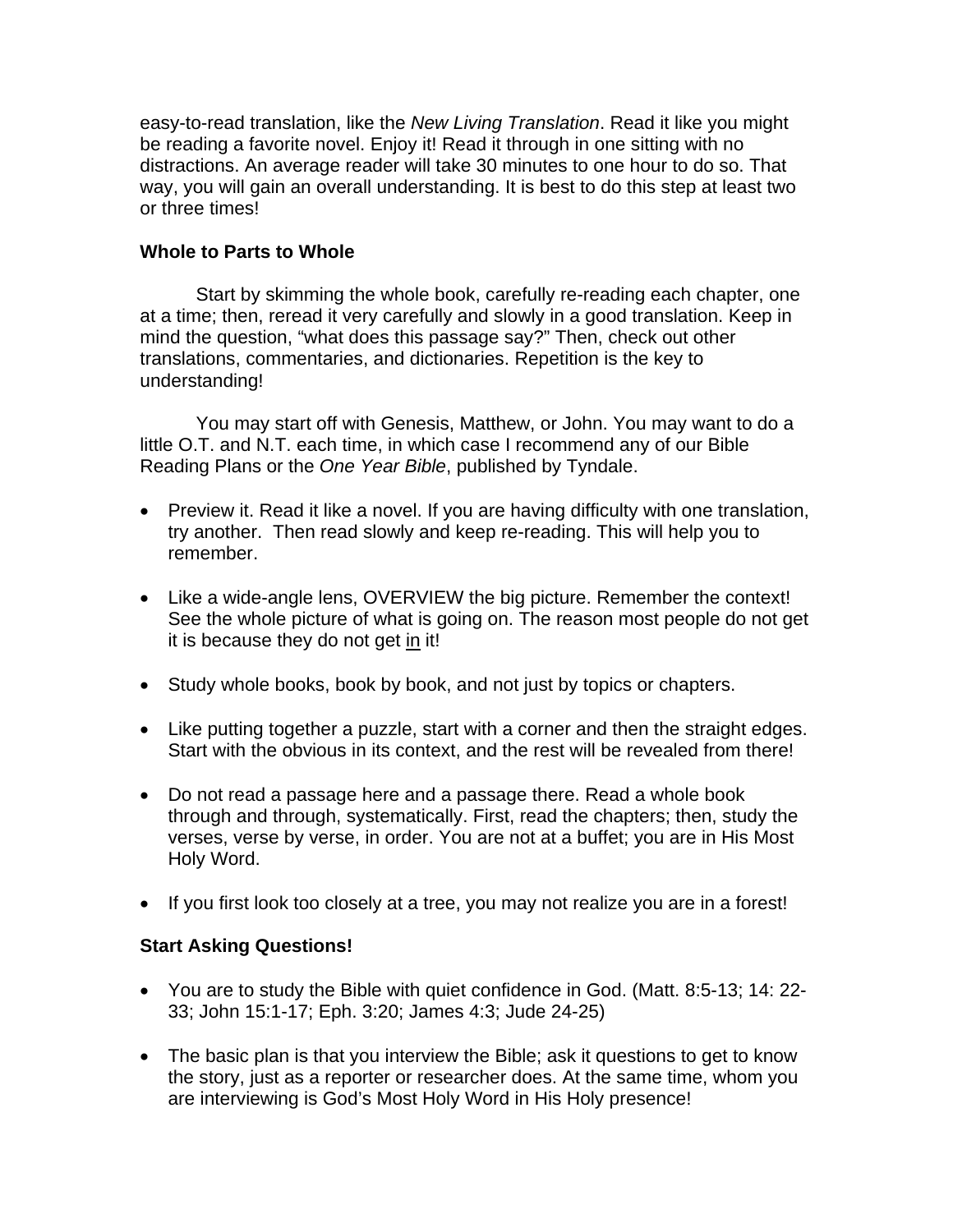Questions to ask the text to be more challenged and to draw out more information:

- Is there a lesson to learn?
- Is there a command to obey?
- Is there a sin to avoid?
- Is there a promise to claim and keep?
- Make sure you trust and obey what God is telling you!

## **THIRD: Ask the Question: "What Does This Passage Mean?"**

This is where we continue the Inductive Bible Study process using logic and sound reason. After you have done your overview, begin to read the passage more carefully, as if you are examining it with a microscope. This task is called the *exegesis*. This fancy word simply means to study a text carefully, rationally, and thoroughly to find the original, intended meaning. We are to do this without any preconceived ideas or agendas. If we come to the text thinking we already know all about it, we show that we know nothing, and we will gain nothing. Strive toward the "plain truth" of what the passage you are studying means. It is "common sense," and yet, it is more than common sense. This is where we "pick" at the text, and in so doing, we are picking at our hearts and minds!

- Read carefully; study it! Remember, most Christians read the Bible, but few study it! Use a good translation such as the ESV, NIV, CEV, NKJV, or NASB versions. You can also compare it to a "paraphrase, a lose translation for more insights, but not always good for study such as, Philips, NLT, Message and Good News Bible. Do not be distracted and do not stop. Try reading aloud for better concentration.
- Study with reverence to Christ; see His Holiness so you have a proper sense of your ultimate reality, of who you are in Christ.
- Study with purpose! To be present with God, we must be willing and able to go deeper. Allow His conviction. Then, your personal knowledge and relationship with Him will deepen. Growing in Christ is our priority in life! (Psalm 27:8)
- Good exegesis means we look to what the passage is actually meaning not what we want it to mean.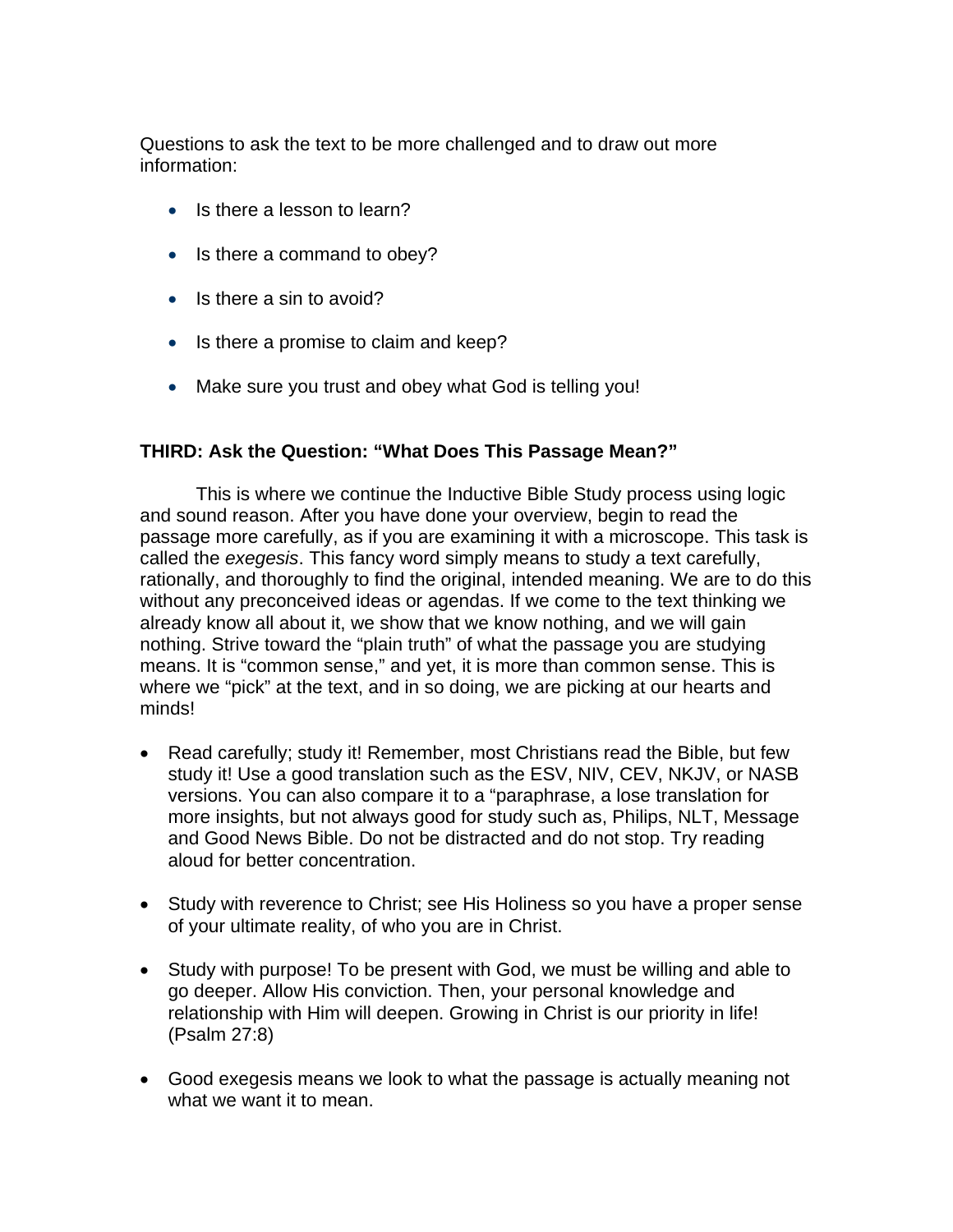- Look up words you do not understand, or would like to have more information on, in a good "Bible Dictionary" or "commentary". You can also use a "concordance" to cross-reference to other passages for greater clarity and understanding (we have several of these tools on our Bible Study Tools Channel).
- Remember, God is God and we are not. God, being God, is to be the most significant and important Person in our lives. We need to honor Him so we can hear Him; as we know Him better, we worship Him as LORD.
- Imagine yourself as a participant. Read as if it is your story, as if you are there.
- Let God speak to you, as the main goal is for you to know the Lord better, not just to gain more knowledge!
- Look out for topics, logic, and direction.
- Meditate and pray over the passages that "speak" to you as you re-read, then memorize those key passages.
- Remember to examine what is being said...
	- o First, in chapters.
	- o Second, in paragraphs
	- o Third, in verses
- Inductive Bible Study helps us study with a plan: consecutive reading, book study, topical study, and verse-by-verse. Luke 24:27, Acts 17:11

## **FOURTH: Charting: Start to Make Use of the Book Chart**

 Write down what God is saying to you and what you have discovered and learned. Doing this will allow you to apply it to your life better! Study with a pen and notebook. That way, you can record what you see and hear. Your insights and thoughts will become clearer and you can even disentangle what is false. His Word is clear, so make sure your notes are clarified as they pass through His Word to your fingertips onto a page for present and future use.

• A book chart will help you write down what the text says and means, and to tackle questions such as: Who? What? Where? When? How? and Why? *What does this passage say about God? About me? My sin? My struggles? My opportunities? What is my example to follow? What Fruit, Discipline, and Character do I need in order to develop and operate? What are the sins I need to avoid? What is my call and duty to carry out? What promise does He*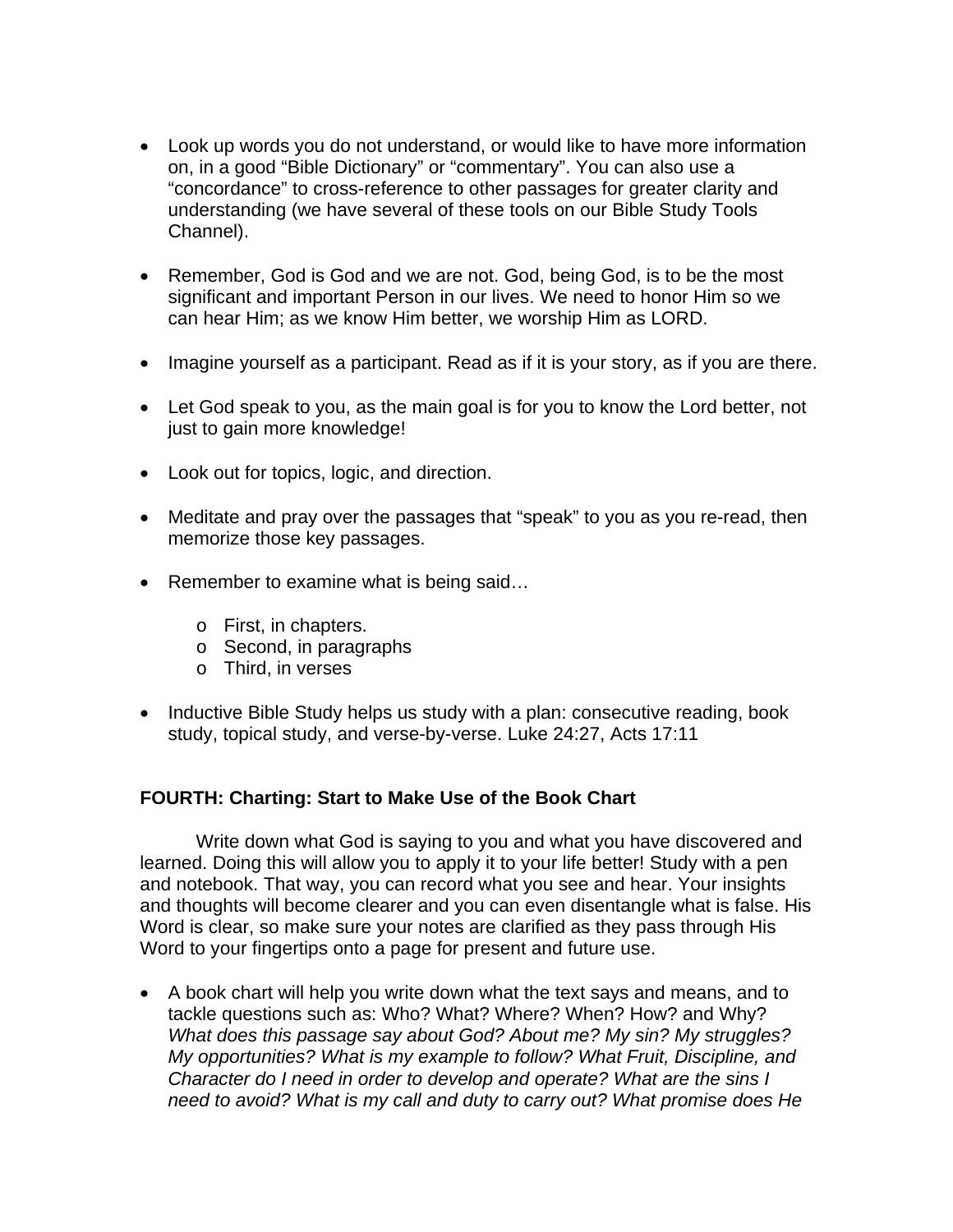*have for me to receive? What prayer do I need to offer?* Then write down your reflections in first person singular because it applies to you.

- If you do not have a chart, you can easily make one. Take a piece of paper and draw three column lines down it. At the top of each column, write one of the three, basic, Inductive Bible Study questions. In column one, write "What:" As you ask the question, "what does this passage say?" you have a place to jot down your notes. Then, in column two, write "Meaning." This is where you write down what you have learned by asking, "What does it mean?" and what God is telling you. Then, at the third column, write "Apply." This is where you write down your insights on "How does this apply to me?" and "how I am encouraged." Save some space at the bottom for questions to ask a mentor and/or research later, and save room for your prayers.
- Good exegesis means we write down what God is actually saying not what we want Him to say.
- The primary goal of interpretation is to find the "plain meaning" of the Bible so it can be used in your life, church, and community!

# **ALWAYS BE AWARE OF THE CONTEXT!**

• The "nitty-gritty" for review: Read a whole book at least three times in an easy-to-read translation. Then, read each chapter you are studying in a good translation at least three times. Then, read the verses, verse-by-verse in order, and write down what you see and learn. Then you will be amazed at how much more you will pick up!

## **FIFTH: Ask the Question: "What is God Telling Me?"**

This is where you are seeking conviction, and allowing the work of the Spirit, through His Word, to show you principles and precepts to apply to your life. Be aware that sometimes you may not like what is shown, but it is what you need to hear. This is where we *hear* His voice, where we become transformed and renewed, and we grow in our faith and practice. This requires that our will be poured out and surrendered to His. We must learn to study the Bible so we are challenged and convicted to gain more insights into God's character and call for us!

Conviction is very important to make us aware of our wrong ways and for us to align our path with His Way. God has His ways of refining and purifying us so that the waste products of pride and selfishness can be tossed aside while His real redemptive work and sanctification come to us in power and conviction. People of strife in the world, and Christians who are weak in their faith will hold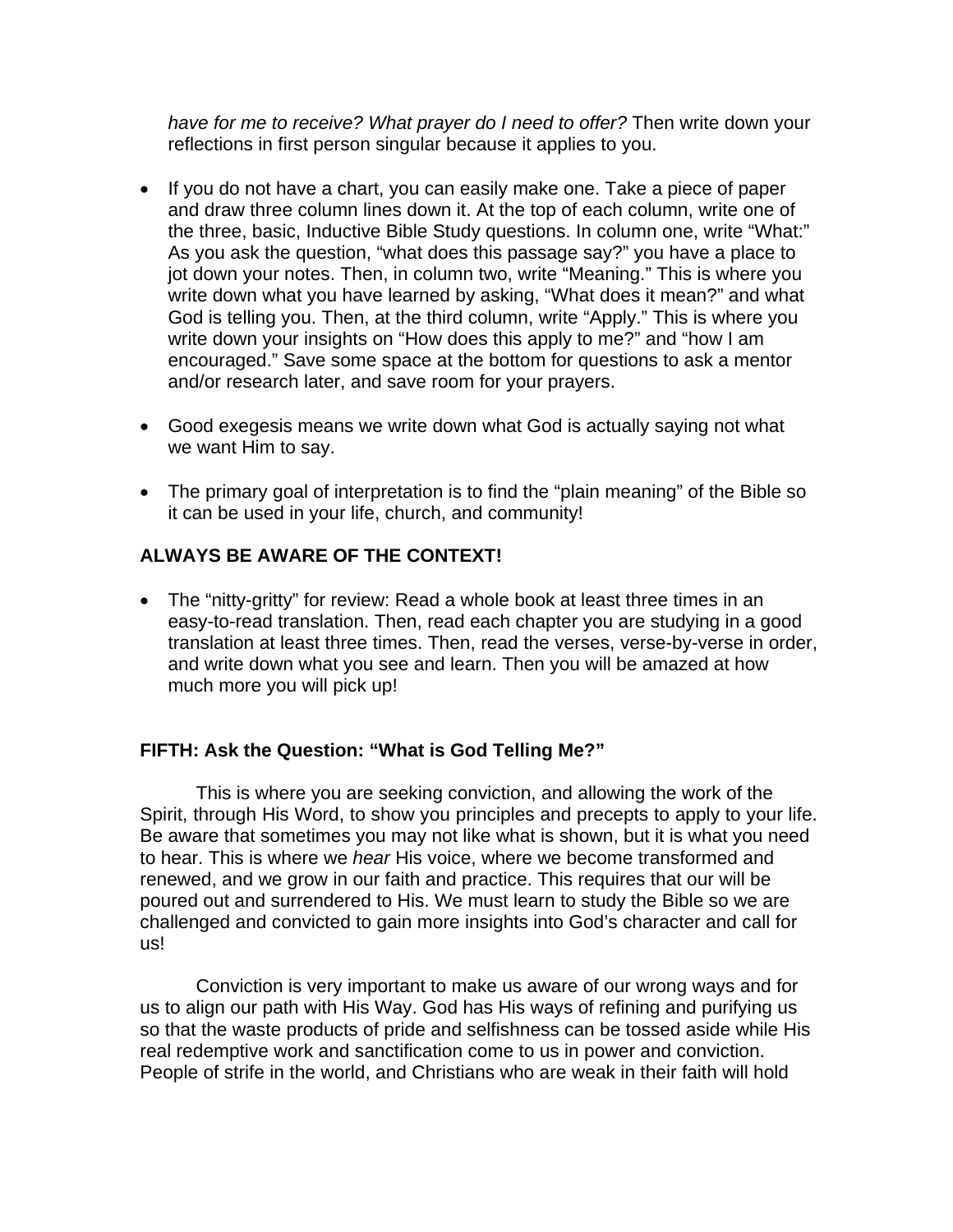on to their will and not allow conviction or change to enter their routine or life. Do not let this happen to you!

- As a Christian, the reality of who you are in Christ must hit home in power and certainty at some time or another. Has this happen to you? If so, how? If not, what would it take?
- Good exegesis means that God has control of what is being said and we do not, we are to hear and perceive what He has for us.
- God, the LORD over all, is LORD of our lives, too. Thus, He should have the primary place in our lives, where we recognize, trust, and serve Him with joy.
- God, our LORD, is to be trusted, loved, and enjoyed so we can be challenged to take His precepts into our will and actions.
- Here are some personal, inductive questions you can use to challenge yourself. Take a careful look at the passage you are studying; as you realize that it is indeed God's most precious Word, examine your life and compare it to the passage. Now ask yourself:
	- 1. How do I exhibit a life of *fruit, character, love, faith, and maturity* in my daily life now?
	- 2. How can I develop the willingness to be a more *disciplined*, *character*, *fruit* and *faith* driven person who will realize *I am called, empowered,* and filled by Christ?
	- 3. What blocks His work in me from working and being exhibited in me?
	- 4. How can I accept and commence His work, and discipline myself to carry it out?
	- 5. What can I do to make His work in me function better, stronger, and faster, even in times of uncertainty and stress?
- So, what is our LORD telling you?

## **SIXTH: Ask the Question: "How am I Encouraged and Strengthened?"**

God calls us to encourage others, just as He encourages us. With His encouragement, we can tell others about Him just by our attitude. This builds unity and strength that cannot exist for selfish and alone Christians. To live a life that is not touched by Christ is to live a life that does not touch others positively, which is a very sad life indeed (Col. 4:7-8; 1 Thess. 5:11-14; Heb. 10:25).

In Christ you are a *pillar.* This refers to faithful people of God who are stable and can support others. Just as pillars hold up large buildings, we, as the faithful, hold up Christ (as in glorifying Him), and we also hold up others (as equipping and encouraging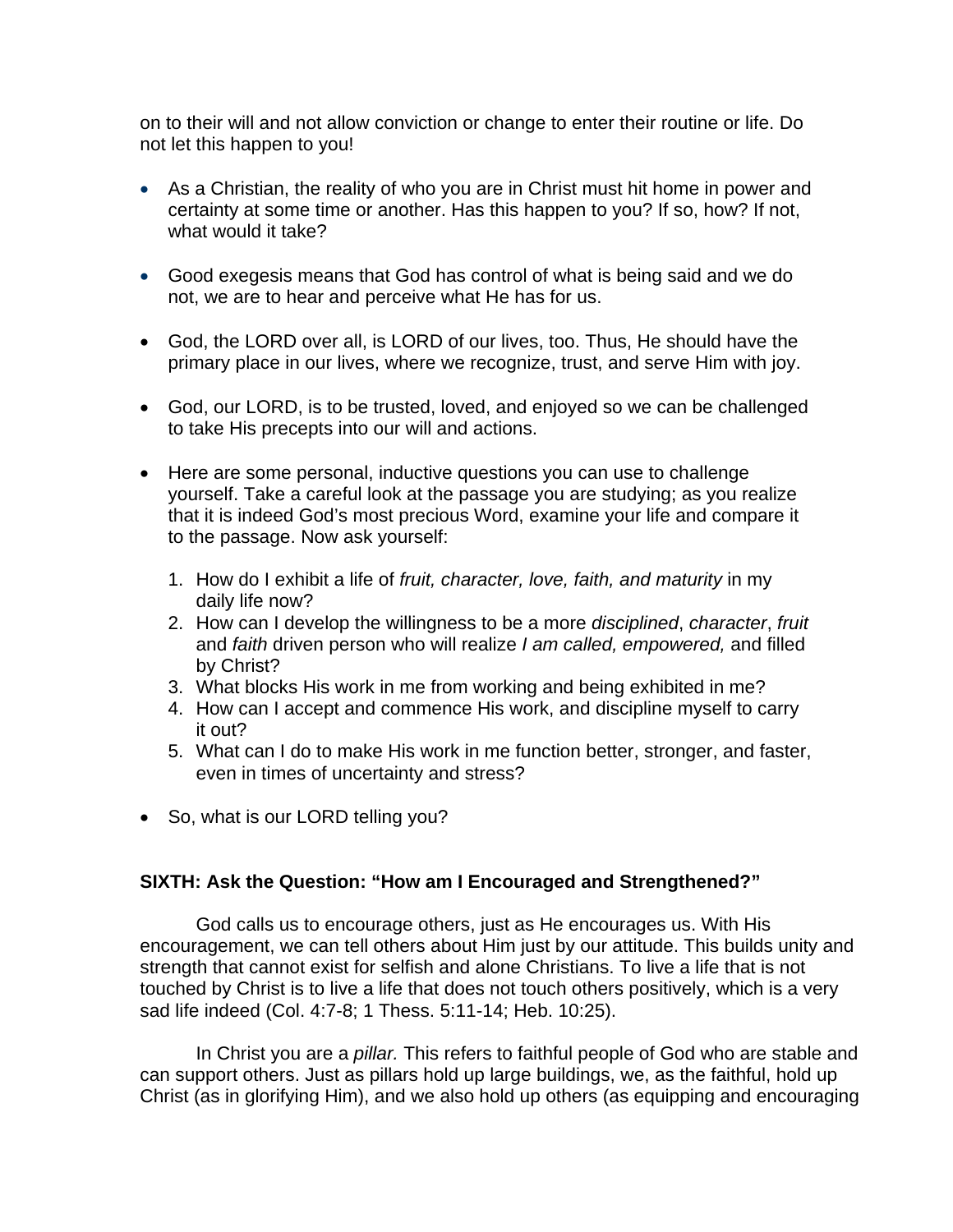them) (Ex. 24:4; Is. 56:5; 1 Cor. 3:16; Gal. 2:9; Eph. 2:20-22; 1 Tim. 3:15; Heb. 3:6; 1 Pet. 2:5; Rev. 3:7-13). When we feel weak, we still have His strength, and our faith and resolve to continue to grow our faith will become a mighty pillar that others can look to for an example and for encouragement. We are His example to others; even at our lowest, we can excel for His highest. Let us understand what He has done for us so we can do our best to be faithful even in times of pressures, waiting, and uncertainty.

His encouragement greatly helps us to see God's Word as real and impacting, without error or defect. This will help us study the Bible with expectation as we realize that Christ, Himself, is Lord over all.

- To grow in Christ, we must desire to be with Him and to learn from Him. (Phil. 3:10; I John 1 :3-4)
- Remember this important fact: Your Savior has a personal word for you! (Psalm 119:25- 28, 50, 72, 89, 90, 105, 130; Prov. 6:20-23; Ps. 40:7-8; Jer. 15:16, 23-29; Matt. 4:4; plus many more).
- When we are encouraging to others, it means we have been given the strength for others and we have a surplus for ourselves. Then, we can see our spiritual and personal lives supported and built up greatly, we can see what He has for us, and we can live a life worthy and for His glory. We will be encouraged and strengthened indeed!

Humbleness is characterized by the willingness to receive learning, and experience growth in Christ. Peter and James tell us we ought to be humble toward one other so that we can know the grace of God and not be in opposition to God. Then we can be humble, not only toward one another, but toward God. This is so straightforward. This is so essential if we are to be a blessed Christian and to be a growing church, not in numbers, but in discipleship!

#### **SEVENTH: Ask the Question: "Is there sin in my life for which confession and repentance are needed?"**

*Confession* and *repentance* require us to employ our faith and repent, which means to embrace the liberation, empowerment, and abundance we have in Christ by completely and utterly turning away from our sin (as in our wrong desires and deeds), moving toward His love and plan. We have to see the wonders of God's Word and that His Word sets us free. It does not bind us to traditions and meaningless rhetoric; it liberates us into joy and contentment; it brings out the best in us, giving us purpose and real, authentic meaning (Rom. 2:4; 3:9-4:8; 2 Cor. 7:8-12; James 4: 7-10).

• What are you doing that is sin? How are you going to remove the sin?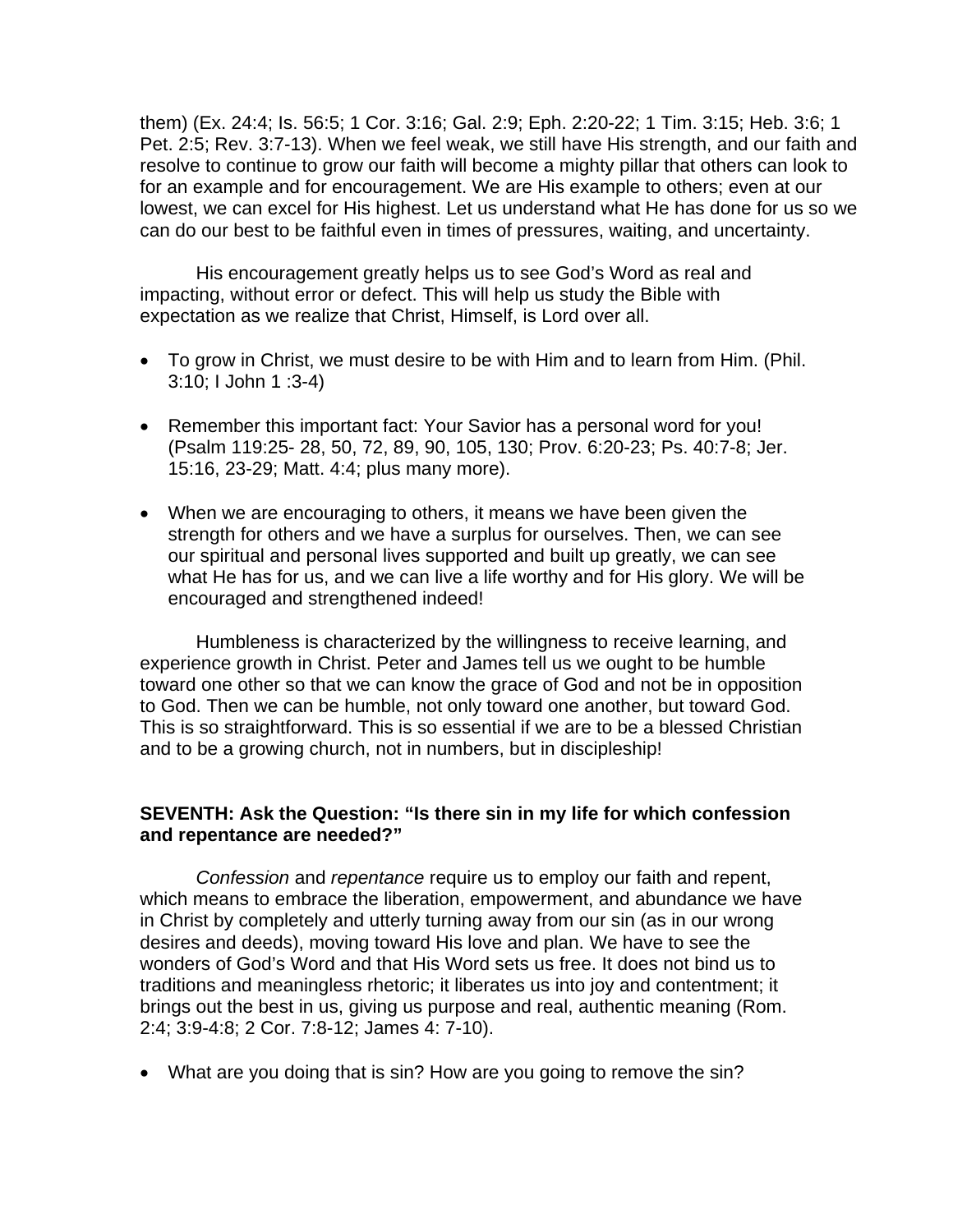- To grow in Christ, we need to let the Bible be a window to God and a mirror to ourselves. (James 1:21)
- God calls us and empowers us to authentic repentance (Acts 5:31; Rom. 2:4; 2 Tim. 2:25-26).
- Repentance will facilitate our humility (Proverbs 3:34); then, Christ Himself will lift us up.
- Real repentance entails full, genuine confession, restitution, and the will to turn to Christ, not just as Savior, but also as Lord. This is not just a one-time deed, but a lifestyle that places Christ first and foremost in our daily lives.

 This means we lift up our will to Him, and surrender it to His Lordship. He is our God and Commander, the One who first loved and cared for us. Thus, we should desire to use this imperative question to allow God's introspection upon our soul. It will help put our lives in order so we reflect His guidance when we first come to Him, and then, give us the desire to lead a life that glorifies Him. Subsequently, when we do wrong, we will realize it from the law written on our hearts and revealed in His Word; we can then turn to Him (2 Cor. 7:10-11).

# **EIGHTH: Ask the Question: "How can I be changed, so I can learn and grow?"**

This is the step that helps us *internalize* what we are learning. It is the process of interpretation, which means determining the meaning of the text—not just what it says, but what we do with it. Thus, when we ask "what does it mean?" we then need to determine how the answer is going to "fit" into our lives so we are changed individuals.

Wise people are those who are willing to grow and improve themselves. It is not an IQ thing; intelligence has nothing to do with wisdom (Proverbs 1:5-7; 3:11-12). You must be willing to learn about your personality and what you need to improve and work on; God's Word is the key to opening our hearts and minds.

- How do you begin to be a person who learns? Be a person who listens!
- No matter what is happening in our lives, God is working and leading us in the direction of learning and growing (Rom 8:28-29).
- Our hurt and pain, our rejection and loneliness may cloud us for a time, but we must not let it mislay our focus.
- God knows our suffering and has a plan to work it out—if not now, then in the life to come (Psalm 146).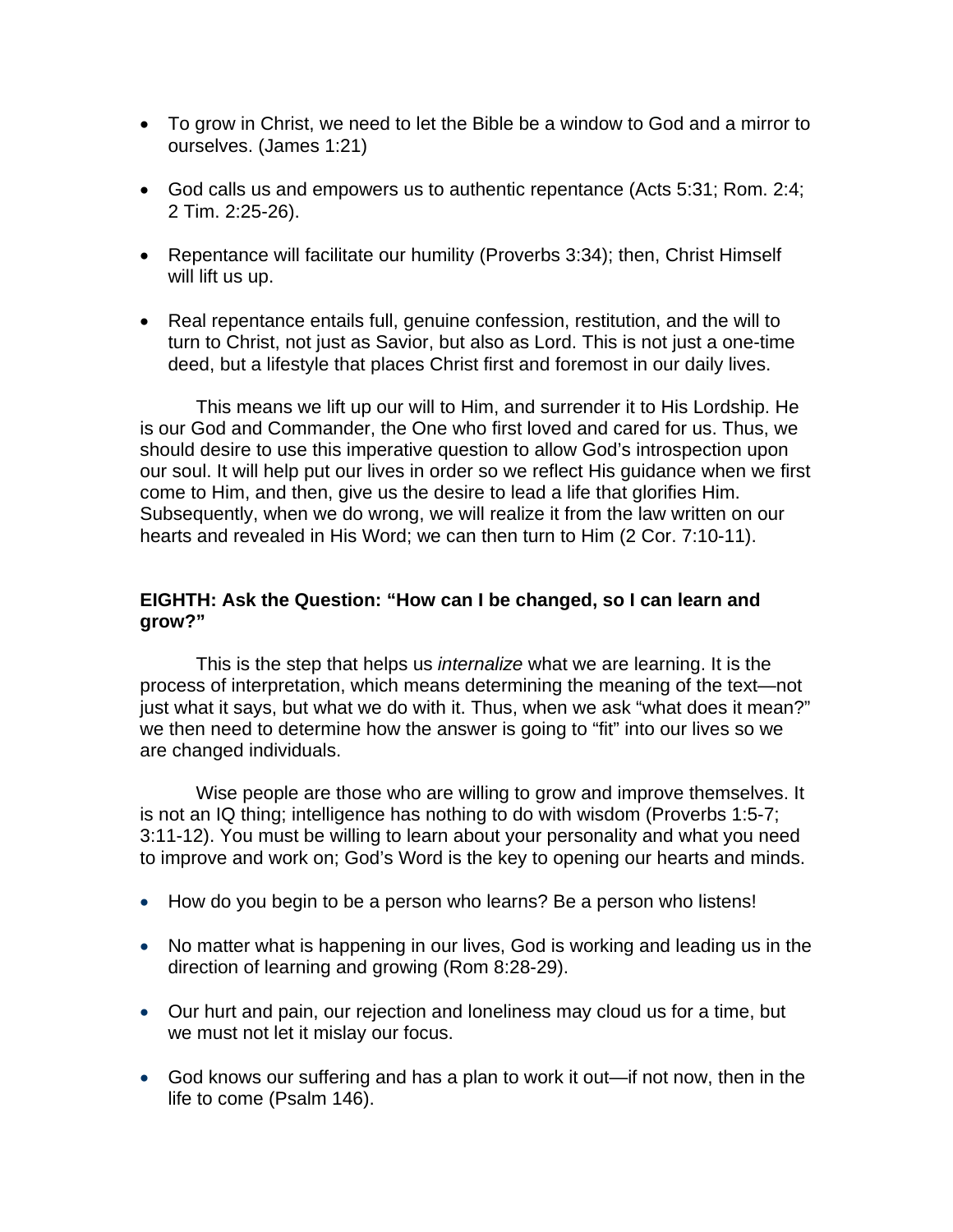• To grow in Christ, we need to know and do God's will. (Matt. 7:24-29, Rom. 12:2, Col. 1:9)

Just look at all the passages where God is directing us upward to learn rather than inward to be filled with contempt! (Ex 33:13; Job 6:24; Job 34:32; Psalm 25:4-5; Psalm 27:11; Psalm 51:6; Psalm 86:11; Psalm 119:12; 26; 33; 64; 66; 68; 108; 24; 135; 171; Psalm 143:10—and there are many more!) These are the principle verses for us as sincere, authentic Christians who are held responsible for doing something with our Christian lives. We are not called to be pretty; rather, we are called to get dirty! This is implied in all that we do and believe (Prov. 19:17; James 1:26-27).

#### **NINTH: Ask the Question: "What is in the way of these precepts affecting me? What is in the way of my listening to God?"**

Have you ever wondered what blocks the increase of our trust and faith in Jesus Christ? Why do some people grow in their faith, character, and maturity while others do not? The main reason is that many Christians set up so many barriers and walls to block growth in Christ that they cause us to hold back from receiving and living the best He has for us and we become stagnate. We become our own worst enemy. If we remain obedient, faithful, and take seriously our study of His Word, He will show us the way. In most cases, sin is not the only thing that holds us back from growing in Christ. Rather, it is often the refusal to recognize His divine power because we do not take His Word seriously; therefore, we do not apply it earnestly and continually. When we are ignorant of who He is and what He can do, then we become afraid, and our growth, as well as our usefulness as a church, becomes stagnate.

- Jesus calls to us to rise up and walk. To walk and to grow, we must desire to do so!
- What keeps you behind the barriers? Consider where your life is spent in time, purpose, thinking, relationships, service…?
- Carefully consider any barriers in your thinking that block you from the core truth and reality of Jesus Christ as LORD of your life!
	- o Consider any barriers you may have to knowing Christ further about Him, His story, His character…?
	- o What about barriers from growing in Christ, and not taking time and effort in your spiritual walk?
	- o What are the barriers from following His will?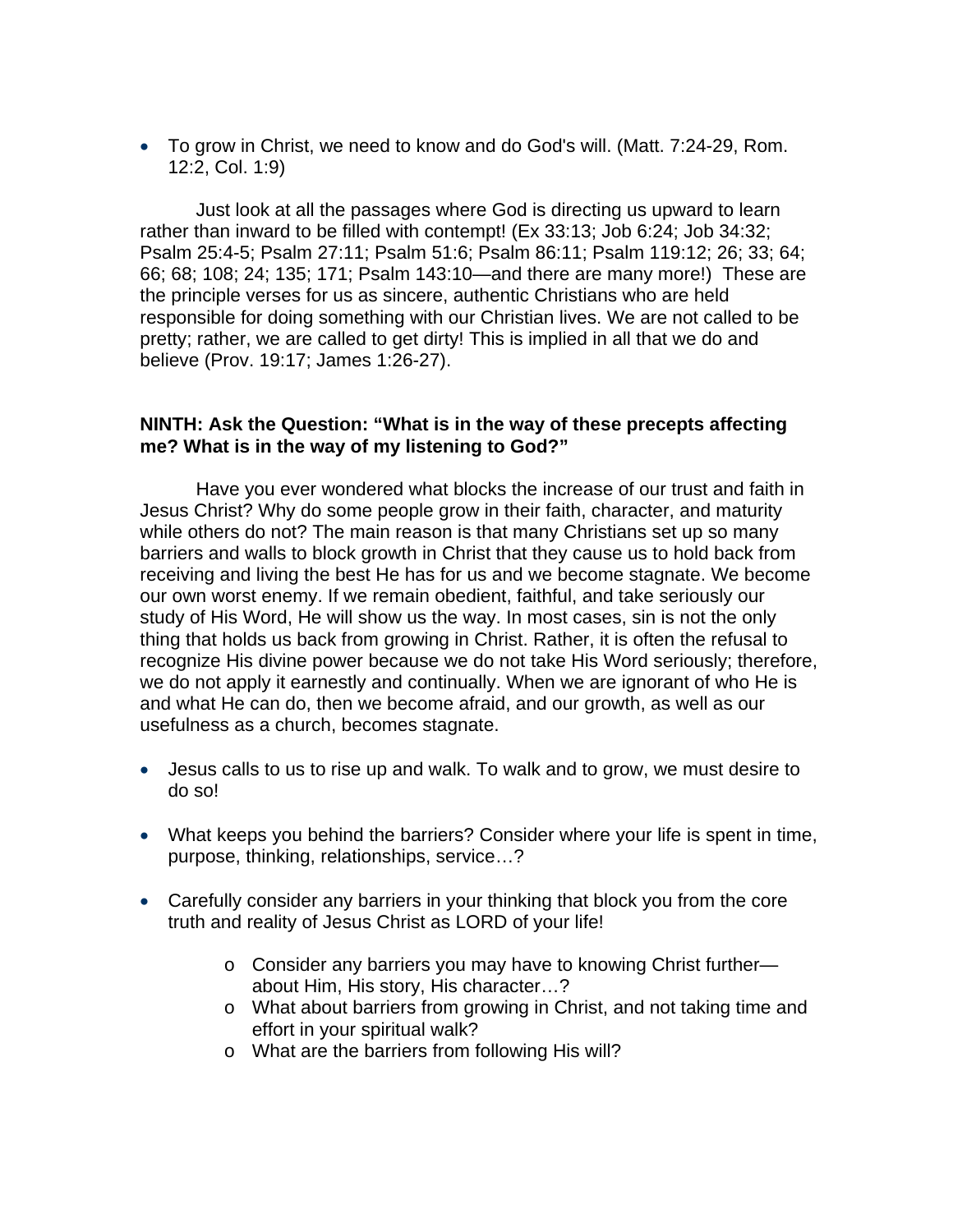- o What about barriers we place in the way of worshiping Christ in a deeper, more heartfelt way? Consider what distracts you. Remember, worship is not just a service; it is a lifestyle!
- o What holds you back in your spiritual development and deployment? Traditions? Presumptions? Time? Commitment?
- Are we able to understand how important this is? Do we trust in His provision? Do we know where we need to be, and that being in God's Word shows us the Way?
- Are we in the battle for Jesus' sake or for ourselves? What does God require? Are we maintaining a cause—or Christ?
- Are we willing to allow God to be God, to sanctify us beyond our comfort zone, experiences, and expectations? (Matt. 13:23; 1 Thess. 2:23)

# **TENTH: Ask the Question: "How does this apply to me? What will I do about it?"**

 This is the question that we ask to see how the truth of what we are reading applies to our lives.

Jesus calls us to be *doers* with His Word. When we really hear God's Word, without any barriers, it will impact us existentially (change us internally) down to the depths of who we are in personality, thinking, and attitudes, then it will lead us to godly actions. It will model and show both a loving concern for others and His precepts in concert. We have to be willing to hear it before we can practice it. If we do not practice, it becomes useless. This does not mean doing something without the knowledge to do it right, or going off without purpose or direction.

- To grow in Christ, we need to be strengthened in our faith formation so we can be obedient. (Rom. 15:4.)
- Good exegesis means that the precepts we have dug out are also to be applied and not set aside.
- We are not to submit to an application that we think should be or what the world says they should be, but apply what God says it should be.
- Application comes out of a changed life, and leads to a life transformed!
- What must I do to make God's Word real in me? What is my response?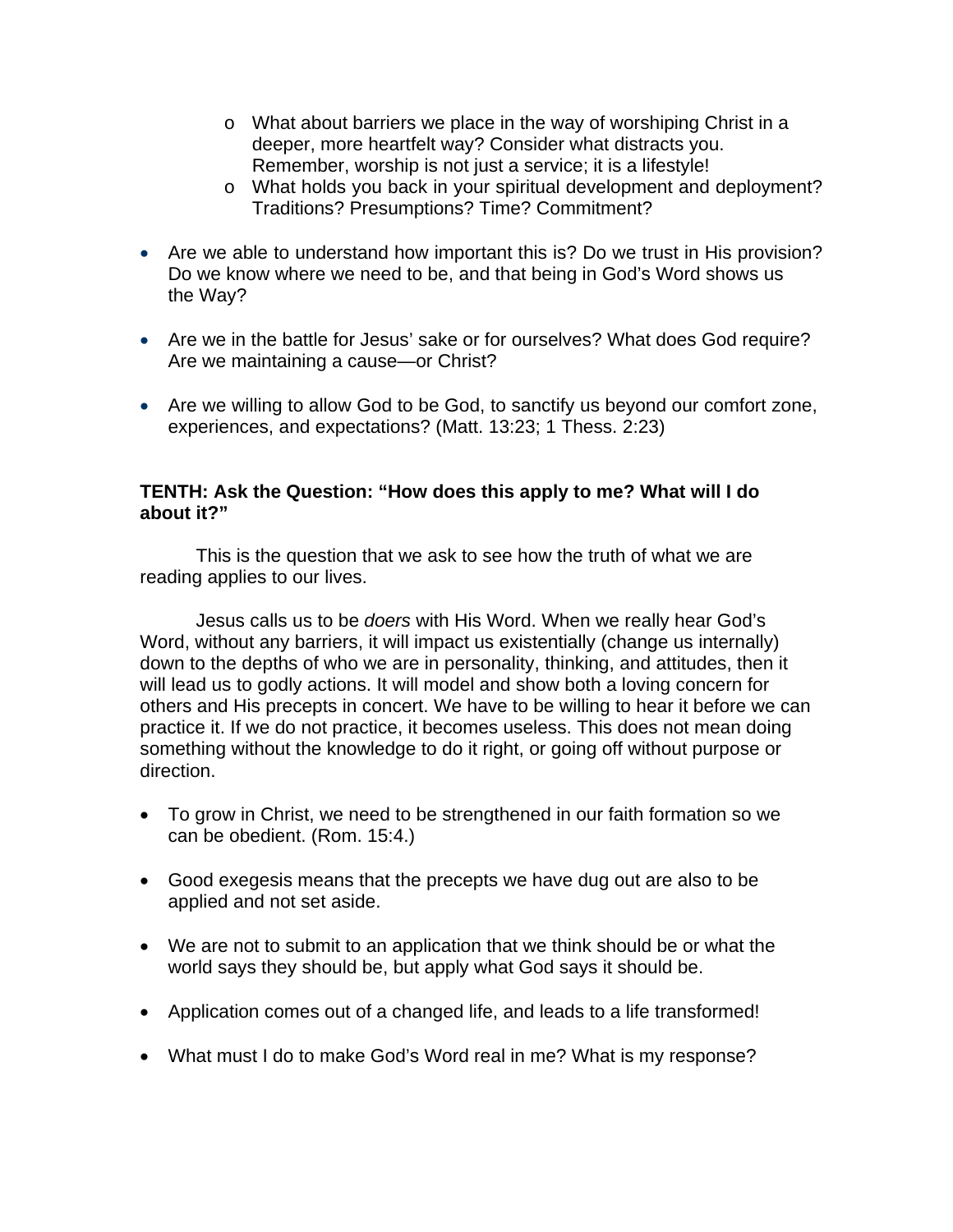- The Word of God should lead us to model the character of Christ, and to form us in the image of God. How should we carry out these changes?
- Pray and ask God how to implement His truth to you.

 Righteousness cannot be achieved by any human effort; we can do nothing outside of Christ. God's will is in complete control; we must remove whatever is blocking us in order to realize this. We are to receive His grace and sanctification for our lives (Duet. 33:27; Rom 7:7-25; Rev. 1:17). We, at *Into Thy Word*, have many resources to help you in this journey.

 The choice is ours to make it either simple or complicated, to be hurt or to be happy. By simply following 1 Corinthians 12-13 and Galatians 5:22-23, you will be able to transcend any barriers to discipleship and Christian growth. Your relationships will vastly improve because you will be acting as God calls you to, and people normally respond in kind as they are treated. The choice requires faith in action and growth in Him. It requires us to recognize what Christ has done for us so our fears and letdowns do not become either our gods or our focuses in life. He is the Focus; He is our God (Philip. 1:6; 27- 2: 11; 3:10).

# **ELEVENTH: Ask the Question: "What can I model and teach?"**

 This is the step where the rubber of our faith-formation tires meets the road of life. All of the previous five steps lead up to this. This is the main point of why we study the Bible—and that is to do something with it. Of course, we all do something with it; either we ignore it or we are transformed by it. We must ask ourselves, "How can the teaching about God's Word relate to my problems, feelings, values, attitudes, situations, ambitions, needs, desires, and relationships?" And then, what have I leaned that can benefit others?

God's Word will lead to godly action when it is received by a person who is rooted in Christ, whose life has been transformed. If not, we are self-deluded as James states in verses 23-27 and Ezekiel declares in Ezek. 3:30-32. Thus, the Bible must be read, it must be adhered to, it must impact us. Then, a visible and viable result will occur as our faith development increases and our purpose is set for a life that is worth living and one that leads others to Him. Further action would be taking our faith to the streets of life and actually helping others in a real, authentic way.

- To grow in Christ, we need to be equipped in Him by His precepts, and ready for His service. (2 Tim. 3:15-16)
- Remember, the Word of God's purpose is to transform us into the image of God—to model His character! And then, we can tell and show others.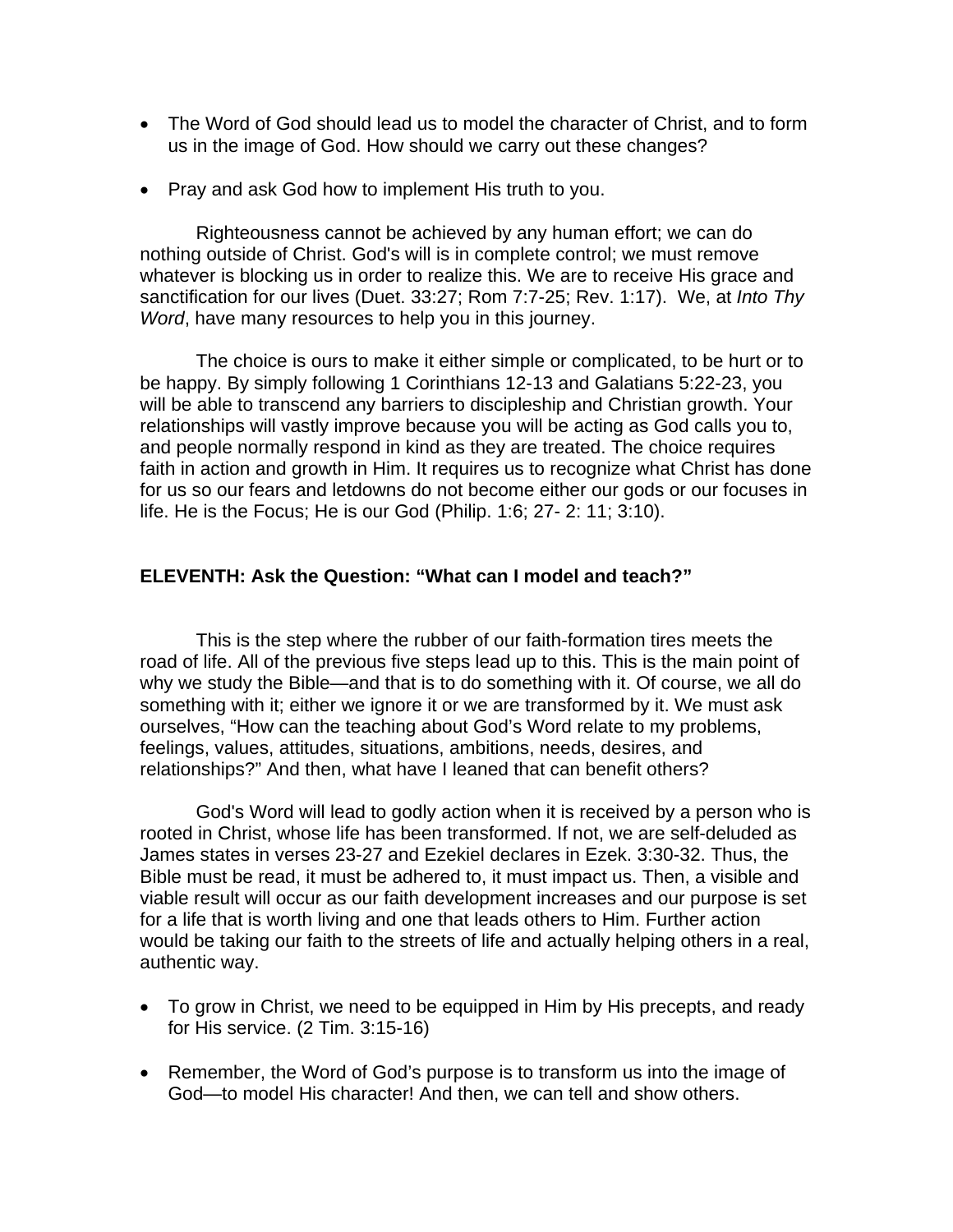#### **TWELTH: Ask the Question: "What does God want me to share with someone?"**

God uses His Word to transform us; it is what He does, and then what we do. He sends us His Spirit; we respond. This incorporates a prime key to the success of finding our purpose in life, which is found by growing in Christ and applying His precepts. What we have learned will positively impact others just as what we refuse to learn will negatively affect others. The simple application of love, character, and fruit, and the willingness to be disciplined and to use them will be our signature, as a contagious Christian of the faith, in our witness and impact to others around us. Our trust and obedience will help us cross any barriers. In obedience, we become willing to serve God rather than our needs, even before we know what the call may be, and take this mindset into life and to others! To grow even further, we can be more contemplative in His Word and in prayer.

- To grow in Christ, we need to willing and able to share with others what we have learned; this is mentoring, and we do it as a lifestyle and example as well as by being a counselor and guide to others.
- To be accountable, let someone else you know and trust hold you to your promises, especially as they relate to the study of God's Word.

## **Conclusion**

The Basic Inductive Bible Study Questions are simple and easy to memorize .We even have a "cheat sheet" you can put in your Bible with further questions (**INSERT LINK**. Basically, you will want to read the Bible for all that it is worth so that it and He impact you by this:

- **Seeing it!**
- **Knowing it!**
- **Doing it!**

 In the Book of James, God is warning us not to just know, but also to do something with what we have learned. His Word must impact us; for this to happen, we must listen to Him so His precepts will affect us. We do not want to be as James says, "hearers only.*"* This is a statement that characterizes selfdelusion and hypocrisy. In contrast, some Jews at that time believed they were required to memorize the Law (Word of God), but did not need to practice it. How many Christians do you know who do this too? I know some! For them, the value was only in the learning; the practicing of it was treated with contempt. We must realize how important this question is and not glance over it, because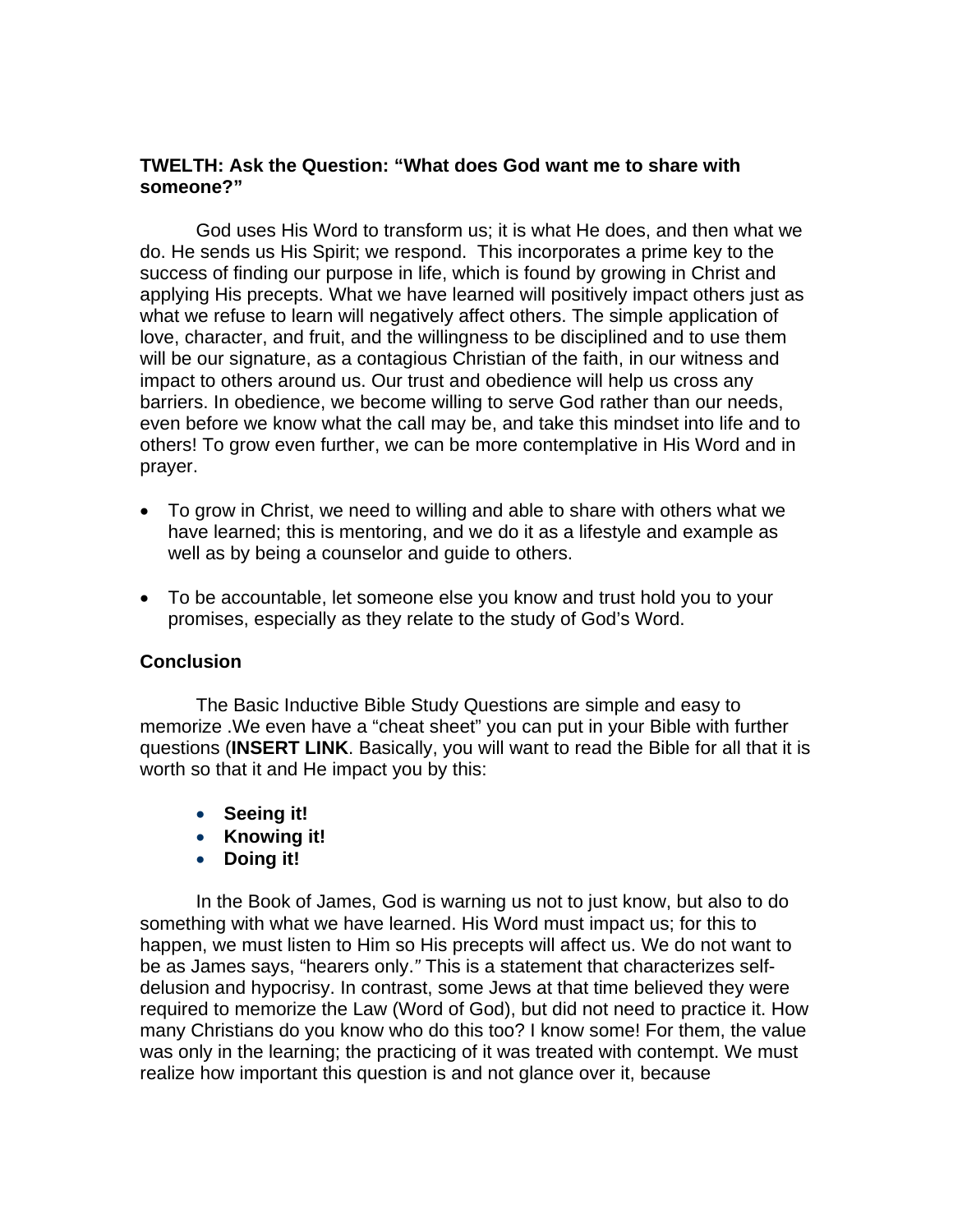complacency is deadly to a church; it will fall swiftly and hard into utter worthlessness and eventually close (Ezek. 33:30-32; James 1:21-27).

 Hearing His Word is also the quintessential skill we need in order to be "doers of *His* Word," and to apply His precepts into our lives; it also helps mature the lives of others**.** Is your faith weak? Are you listening to God? The first job of a Christian who wants to grow in his or her faith formation is to listen. Effective listening is essential to growing in faith or building a friendship! This must transpire so we can be "doers of the word and not hearers only" (James 1:22). How we choose to listen and lead our lives will be the proof that we belong to God and are not living just for ourselves (Luke 8:21).

- To grow in Christ, we need to be equipped by His precepts and ready for His service. (2 Tim. 3:15-16)
- Growing in the Spirit is a day-by-day progression, just like learning to read, the study of mathematics or science, or learning to play a musical instrument. It takes time and effort! So, do not be discouraged if your goals do not come about as quickly as you would like.

 The Inductive Bible Study Basics will help you apply God's Word to your life! When we listen, we open our minds and hearts to the Truth of our Lord. We will also hear what godly people are saying, which will sharpen us and let us know when there is error. The person who gets in His word, who sees, knows, and applies it, will be growing and useful for Christ. He or she will be exhibiting good character and godliness as he or she moves into actually applying Christianity, to being *"*doers of the Word" (Prov. 28:13-14; Mark 3:7-8; John 8:47; Rom. 12:15; Col. 3:12; James 1:2-27; 1 John 1:8-9).

## **Let us be doers of His mighty Word!**

## **REMEMBER: BIBLE STUDY IS WORK!!!**

## **So, what about devotional reading?**

Can we just read the Bible? After all, cannot the same Spirit that inspired the writers of the Bible inspire us, too? Of course! We also need to read the Bible devotionally and regularly, as a love letter, for our edification and growth. Devotional reading is one kind of Bible reading that is essential for growth and discipleship. But, devotional reading is not always study, and this curriculum is designed to teach you how to study the Bible. As you learn these principles and tools, your devotional reading will increase in value too because you will be able to instinctively use these common-sense tools.